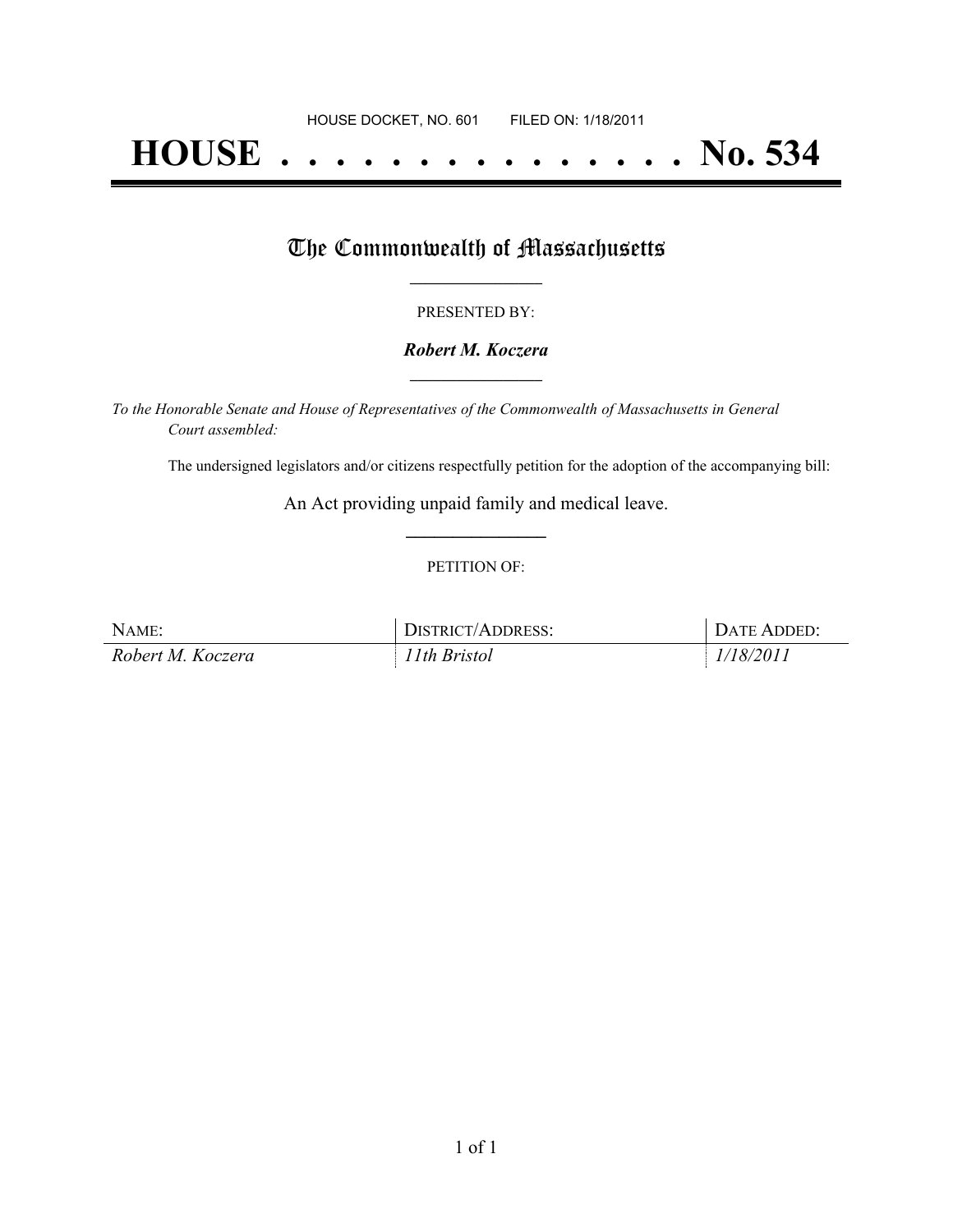## **HOUSE . . . . . . . . . . . . . . . No. 534**

By Mr. Koczera of New Bedford, a petition (accompanied by bill, House, No. 534) of Robert M. Koczera for legislation to require certain employers to provide unpaid family and medical leave. Labor and Workforce Development.

### [SIMILAR MATTER FILED IN PREVIOUS SESSION SEE HOUSE, NO. *1816* OF 2009-2010.]

## The Commonwealth of Massachusetts

**\_\_\_\_\_\_\_\_\_\_\_\_\_\_\_ In the Year Two Thousand Eleven \_\_\_\_\_\_\_\_\_\_\_\_\_\_\_**

An Act providing unpaid family and medical leave.

Be it enacted by the Senate and House of Representatives in General Court assembled, and by the authority *of the same, as follows:*

1 SECTION 1. Chapter 149 of the General Laws, as appearing in the 2000 Official

2 Edition, is hereby amended by adding the following section:-

4 (a) The following word shall have the following meaning, unless the context requires or

5 specifically prescribes a different meaning:-

 "Employer", any person in the Commonwealth engaged in commerce or in any industry or activity affecting commerce who employs 35 or more employees for each working day during each of 20 or more calendar workweeks in the year 2006 who employs 20 or more employees for each working day during each of 20 or more calendar workweeks in the year 2007 and does not

<sup>3</sup> Section 105E.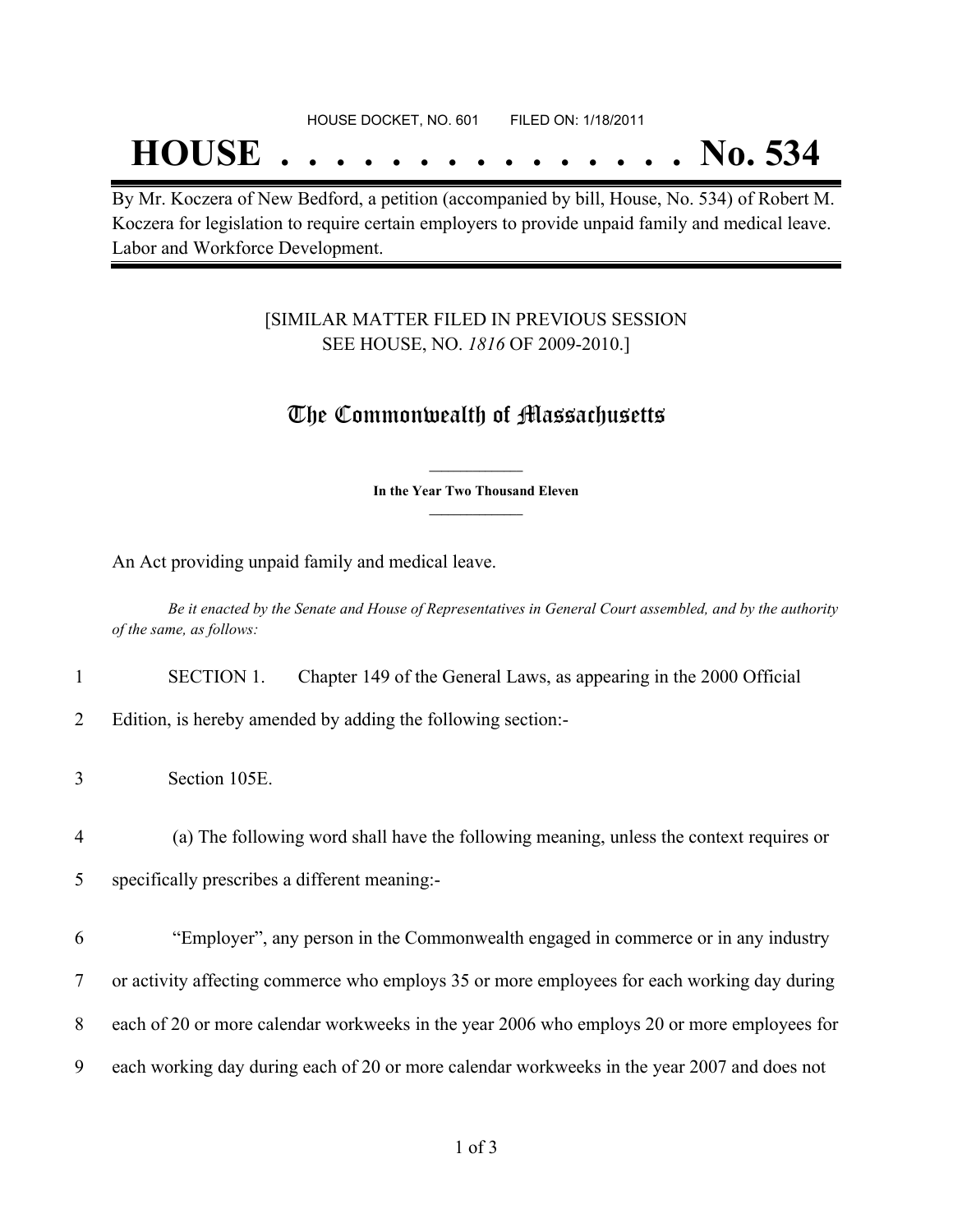include the Commonwealth, its subdivisions, or any agencies, commissions or authorities of the state.

 (b) Except as otherwise provided by this section, an employer shall provide leave and be subject to the requirements of sections 101 to 105, inclusive, of the Family and Medical Leave Act of 1993, 29 U.S.C. sections 2611 to 2615, inclusive, as it may be amended.

 (c) Nothing in this section shall be construed to affect any bargaining agreement or company policy which provides employees with greater or additional benefits than those required by this section.

 (d) Nothing in this section shall be construed to limit or diminish and employee's rights under chapter 152.

 (e) (1) Subject to paragraph (2), during the period any employee takes leave under this section, the employer shall offer to maintain group health benefits under the conditions that applied immediately before the leave began. (2) During the leave period, the employer may require the employee to make the contribution normally paid by the employee for health benefits.

 (f) No employee shall be penalized by any employer in any way as a result of any action on the part of the employee to seek his or her rights under the provisions of this section. It shall be unlawful for any person to discharge or in any other manner discriminate against any individual because such individual:-

 (1) has filed any charge, or has instituted or cause to be instituted any proceeding, under or related to this section;